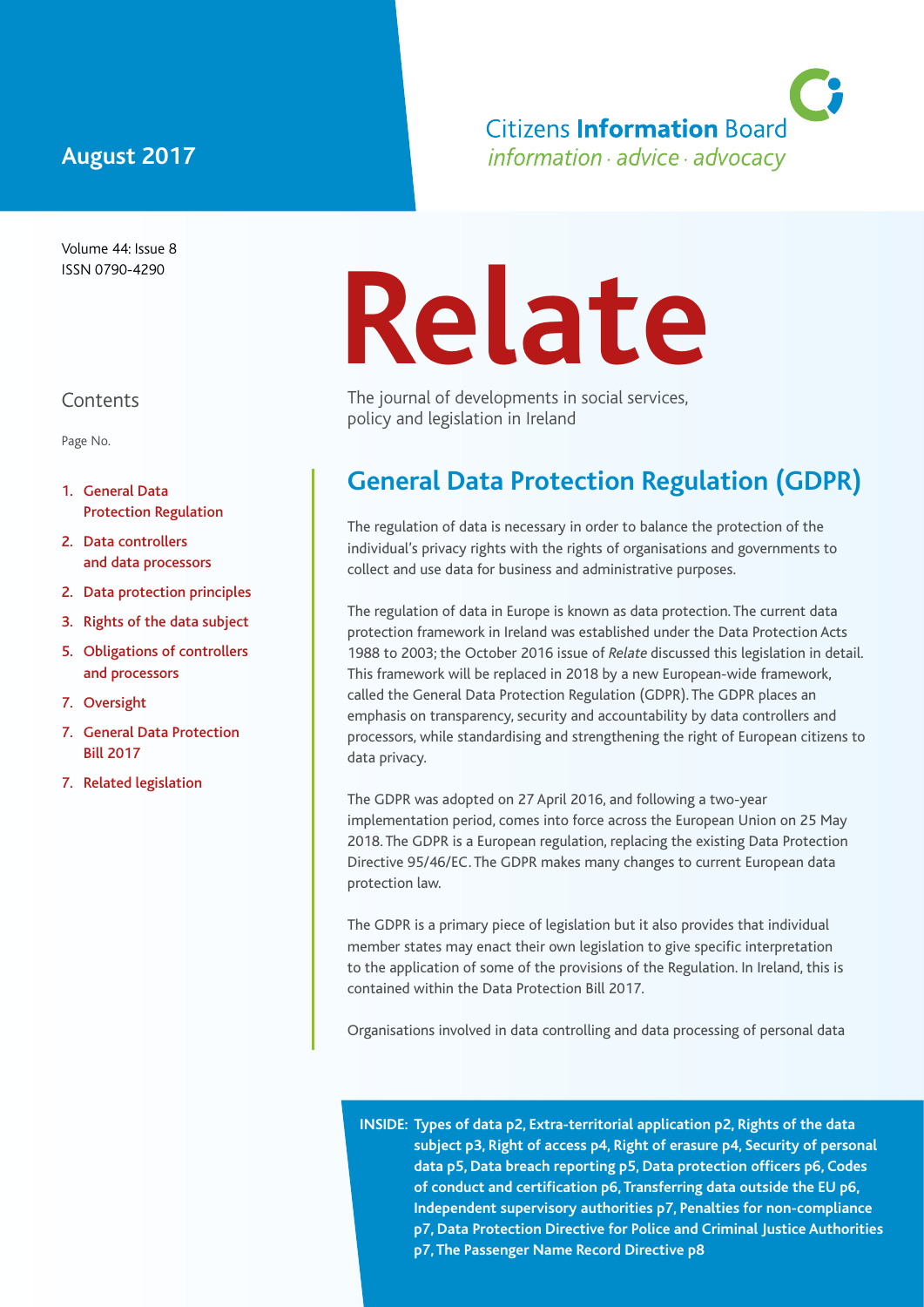will need to be aware of the provisions of the GDPR and must comply with those provisions from the date the GDPR comes into force. The legislation introduces severe financial penalties for non-compliance.

#### **Types of data**

#### *Personal data*

Under the current legislation, personal data relates to or can identify a living person either by itself or together with other available information. Examples of personal data include a person's name, phone number, bank details and medical history.

A **data subject** is the individual to which the personal data relates. These definitions will not change under the GDPR.

Organisations that collect or use personal data will continue to be known as **data controllers and data processors.**

#### *Sensitive data*

Under the current Irish legislation, sensitive personal data means personal data relating to any of the following:

- The data subject's racial or ethnic origin, their political opinions or their religious or philosophical beliefs
- Whether the data subject is a member of a trade union
- The data subject's physical or mental health or condition or sexual life
- Whether the data subject has committed or allegedly committed any offence
- Any proceedings for an offence committed or alleged to have been committed by the data subject, the disposal of such proceedings or the sentence of any court in such proceedings

Under the GDPR, this type of data will be called 'special category personal data'. The processing of special category data will be prohibited unless the data subject has given their explicit consent before processing begins or the processing is authorised by law, for example, to protect the interests of a data subject, to comply with employment legislation or for reasons of public interest.

Personal data relating to criminal convictions and offences may only be processed under the control of an official authority.

#### **Extra-territorial application**

The GDPR will apply to the processing of personal data by controllers and processors in the EU, regardless of whether the processing takes place in the EU or not. The GDPR will also apply to the processing of personal data of individuals in the EU by a controller or processor established outside the EU, where those processing activities relate to offering goods or services to EU citizens or the monitoring of their behaviour. Non-EU organisations processing the personal data of EU citizens will also have to appoint a representative located in the EU.

#### **Data controllers and data processors**

Data controllers are defined in the GDPR as persons or organisations that, alone or with others, determine the purpose and means of processing of personal data. Examples of data controllers include medical professionals, banks, government departments, and voluntary organisations. A local hairdresser or supermarket may be a data controller if that business keeps customer details on file, for example, to make appointments or to operate a promotional points system.

Data processors are persons or organisations that process personal data on behalf of a controller. Examples of data processors include payroll companies and market research companies, all of which may hold or process personal information on behalf of a data controller. The GDPR defines data processing as any operation(s) performed on personal data, for example, collecting, storing, distributing or destroying.

Many controllers also process personal data and do not require a separate data processor.

#### **Profiling**

Profiling is a specific form of processing described for the first time under the GDPR. Profiling means any form of automated processing of personal data to evaluate certain personal aspects for any person. For example, the processing of data to analyse or predict a person's performance at work, economic situation, health, personal preferences, interest, behaviour, location or movement.

Controllers and processors who carry out profiling will have to inform data subjects about how the profiling mechanism works before processing.

## **Data protection principles**

#### **Controller principles**

The principles of data protection will be stricter under the GDPR. Data controllers will be responsible for these principles and must be able to show that they comply with them.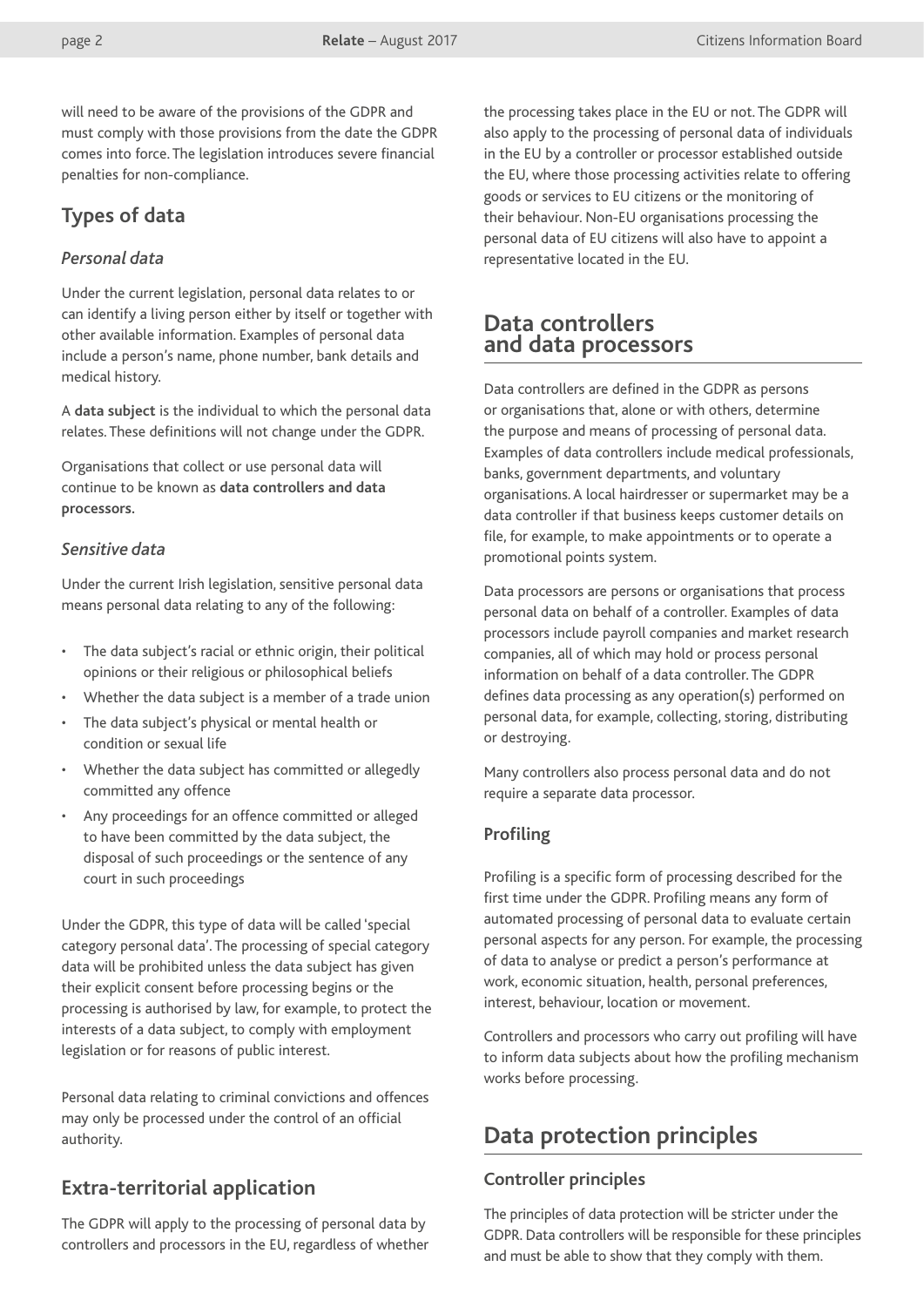Personal data must be:

- Processed lawfully, fairly and in a transparent manner in relation to the data subject
- Collected for specified, explicit and legitimate purposes and not further processed in a manner that is incompatible with those purposes
- Adequate, relevant and limited to what is necessary in relation to the purposes for which it is processed
- Accurate and kept up to date; every reasonable step must be taken to ensure that personal data that is inaccurate is erased or rectified without delay
- Kept in a form which permits identification of data subjects for no longer than is necessary for the purposes for which the personal data is processed
- Processed in a manner that ensures appropriate security of the personal data, including protection against unauthorised or unlawful processing and against accidental loss, destruction or damage

### **Processing principles**

Data processing under the GDPR will be lawful only if it satisfies one of the defined legal bases.

The legal bases for lawful processing are:

- The data subject has given consent to the processing of his or her personal data for one or more specific purposes
- Processing is necessary for the performance of a contract to which the data subject is party or in order to take steps at the request of the data subject prior to entering into a contract
- Processing is necessary for compliance with a legal obligation to which the controller is subject
- Processing is necessary in order to protect the vital interests of the data subject or of another natural person
- Processing is necessary for the performance of a task carried out in the public interest or in the exercise of official authority vested in the controller
- **•** Processing is necessary for the purposes of the legitimate interests pursued by the controller or by a third party, except where such interests are overridden by the interests or fundamental rights and freedoms of the data subject, which require protection of personal data, in particular where the data subject is a child. This does not apply to processing by public authorities.

#### **Data subject consent**

Where data processing is based on consent, the controller must be able to show that consent was given by the data subject.

If a data subject's consent is given as part of a written document, the request for consent must be presented clearly and separately from any other matters, using plain language. Any part of such a document that conflicts with the GDPR will not be enforceable.

A data subject will have the right to withdraw their consent at any time. Before giving consent, the data subject must be informed of their right to withdraw their consent and it must be as easy to withdraw consent as to give it.

Under the GDPR, a data subject must be at least 16 years old to give valid consent. If the data subject is younger than 16, the consent of a guardian will need to be given. Individual member states may set the age for consent as low as 13 years but not younger.

# **Rights of the data subject**

As a data subject, you will have more rights under the GDPR regarding how your data is handled and processed.

## **Collection of data**

Under the GDPR, when your personal data is collected either directly or indirectly from you, the controller should provide you with the following information:

- Identity and contact details of the controller or their EU representative
- Contact details for the data protection officer
- Purpose of the processing intended and its legal basis
- If the legal basis is a "legitimate interest" of the controller, what that interest is
- The intended recipients of the data
- Any intention to transfer the data outside the EU and if so, the data safeguards in that country
- The period for which the data will be stored or the basis for determining that period
- Your right to request access, rectification, erasure, restriction of use, objection of use and data portability
- Your right to lodge a complaint to a supervisory authority
- Whether you must provide your data as part of a statutory or contractual requirement and the consequences of not providing the data
- The existence and logic of any automated decisionmaking or profiling processes

If the controller intends to process your data for a purpose other than the purpose for which it was collected, the controller must provide you with information about this purpose before processing begins.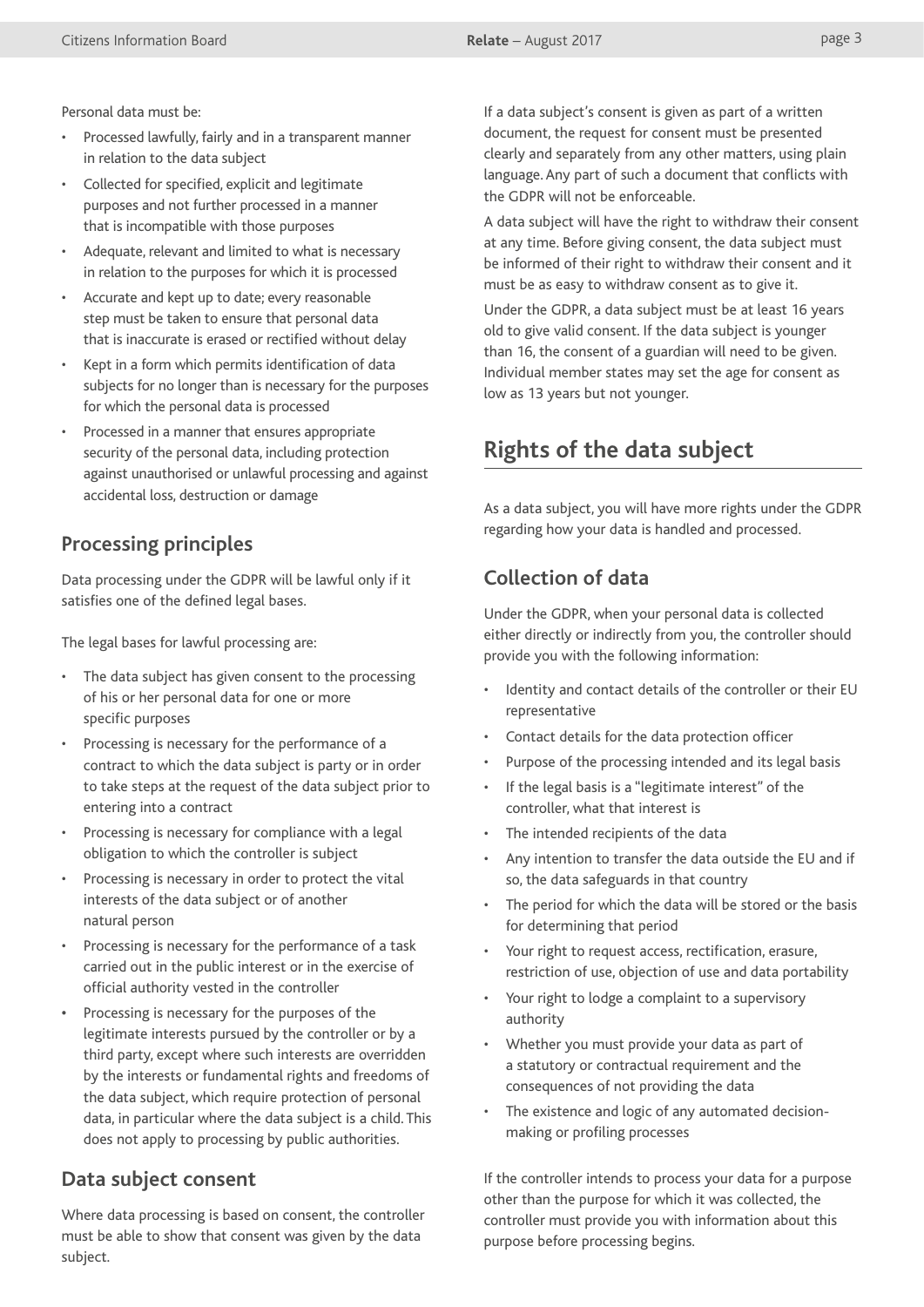# **Right of access**

Both the current Irish legislation and the GDPR provide you with a right to see a copy of any personal data held by a controller about you. If you believe a person or organisation is processing personal data about you, you can request that they tell you whether they are processing this data. If your data is being processed you will be able to request a copy of that data to be sent to you. The controller will be able to charge a reasonable administrative fee for this. Under the current legislation, the fee cannot be more than  $\epsilon$ 6.35.

You are entitled to the following information:

- The purposes of the processing
- The categories of data being held
- The identity of any recipients who may see this data
- The period for which it will be stored
- Your right to lodge a complaint with a supervisory authority
- Where the information was not collected from you, information about the source
- The use of any automated decision-making processing and information about that process
- If the data is being transferred to a country outside the EU, the data safeguards in that country

## **Right of rectification, restriction and erasure**

Both the current Irish legislation and the GDPR provide you with the right to request controllers to rectify inaccurate or incomplete personal data they hold about you.

You currently have a right to restrict a controller from processing your personal data where:

- The accuracy of the data is in question
- The processing of the data is unlawful
- The controller no longer needs the data for the purpose but it is required by you for other reasons
- You have challenged the legal basis for the processing

Once the processing has been restricted, the controller must inform you before that restriction is lifted.

Under the GDPR you will have a strengthened right of erasure. You can request a controller to erase your data and a controller will have an obligation to erase your data if one of the following applies:

- The data is no longer necessary for the purpose it was collected
- You have withdrawn your consent to the processing of your data
- There is no lawful basis for the processing
- The data must be erased to comply with law
- The data was collected in relation to the offer of online services

The right of erasure will also include the right to have publicly available personal data erased or as far as technologically possible, removed from public availability.

The GDPR will also give legislative effect to the recently established 'right to be forgotten' procedure. Right to be forgotten is a right to have search engine results that relate to you or to a certain incident concerning you removed from internet search listings once that information is no longer relevant. For example, if an online search for your name turned up a link to a photograph of you that you believe is no longer relevant for the purpose for which it was collected, you can request that the search engine remove that link from their search results. The right to be forgotten is not an absolute right and requests under the procedure are assessed on a case-by-case basis.

The right of erasure will not apply where processing is necessary because of an overriding freedom of expression, legal or public interest.

## **Right to data portability**

The GDPR will introduce the right to data portability. This means you can request and receive personal data that you have previously provided to a controller in a commonly used and machine-readable format. The right also means you can request one controller to transfer your personal data to another controller.

#### **Right to object and automated decision making**

The right to object means you have the right to object to the processing of your data at any time, for example to prevent your data being used for marketing purposes, including profiling. The controller must stop processing your data unless the controller can show there are legitimate grounds or legal reasons for such processing that override your interests.

Your right to not be affected by a decision based on automated processing will also be strengthened under the GDPR. Where a decision is to be made about you that will have significant legal effects, you will have the right to avoid any automated decision-making processing, for example, the decision being made by a bank's loan approval software. A controller must provide human intervention in the decision-making process if you request it.

You object to the processing of your data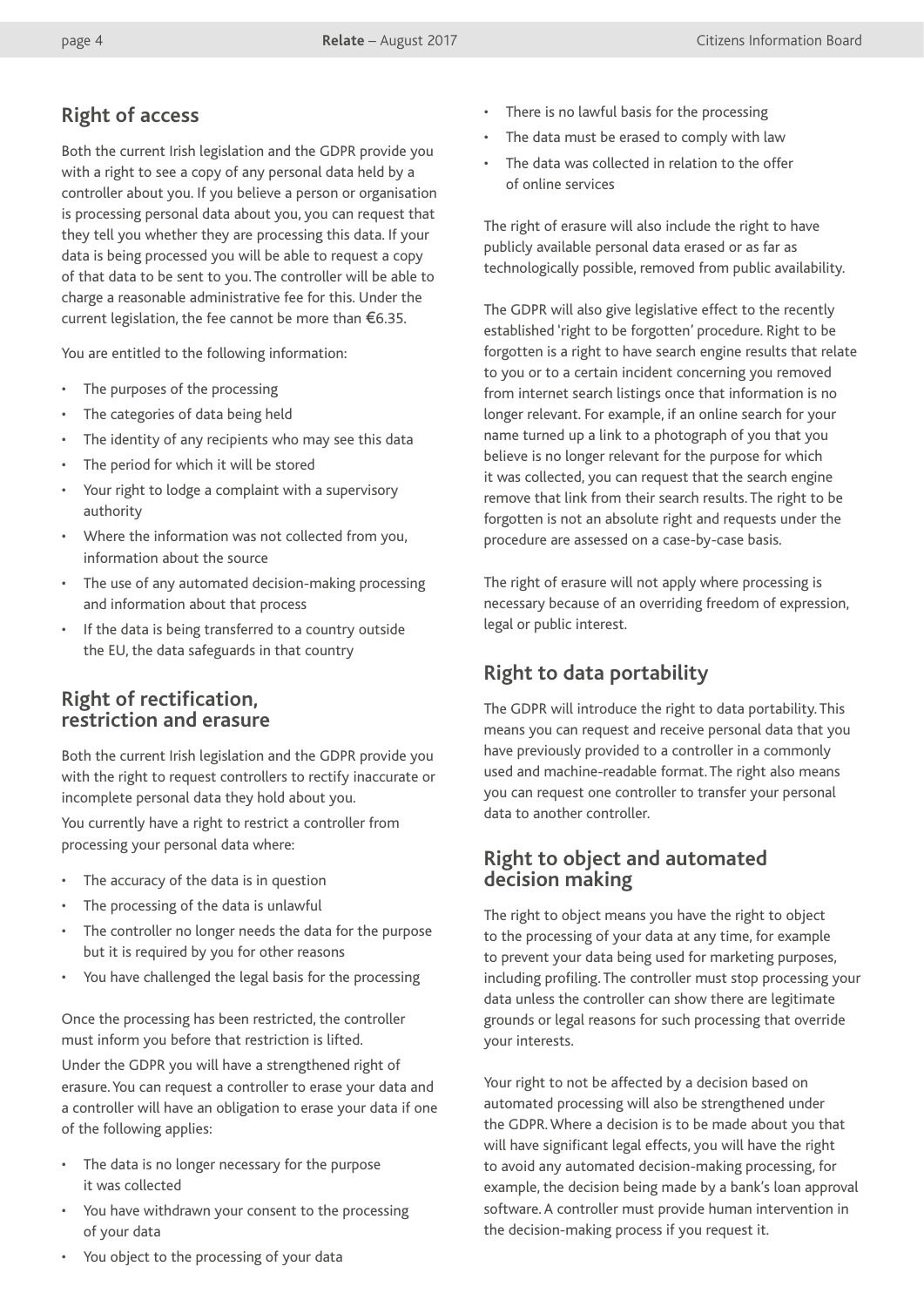## **Privacy notices**

Data controllers must have appropriate measures to comply with your rights and must provide information to you in a concise, transparent, intelligible and easily accessible form, using clear and plain language.

If a controller does not comply with a request from you, the controller must give you reasons for this and should inform you of your right to make a complaint to the supervisory authority.These rights will not apply where the data can no longer identify you.

#### **Obligations of controllers and processors**

## **Data privacy by design**

The GDPR will introduce the concept of privacy by design. This will mean the inclusion of data protection measures from the outset of designing a processing system. The controller must implement appropriate technical and organisational measures in order to meet the requirements of the Regulation and protect the rights of data subjects.

For example, controllers should design their processes so that they collect only the data absolutely necessary for their purposes, and access to personal data should be limited to only those necessary for processing. Controllers may also temporarily anonymise personal data.

Controllers will be able to apply for certification from a supervisory authority, which will demonstrate that their processes are designed to comply with the Regulation.

#### **Relationship between controller and processor**

Where processing is to be carried out by a processor and not the controller, the controller must use only those processors who guarantee that their systems of processing meet the requirements of the Regulation.

The controller must have a contract with the processor setting out the scope of the processing required by the controller and the processor's obligations under the Regulation. A processor cannot outsource this processing to another processor without the controller's consent and a similar contract agreed with that second processor.

Processors should follow any relevant code of conduct that may be prepared by a supervisory authority. Processors may also receive certification demonstrating their compliance with the Regulation.

## **Processing record**

Under the GDPR, any controller with more than 250 employees or who processes sensitive information will have to keep a record of the processing activities under their responsibility.

That record will consist of:

- The name and contact details of the controller
- The purposes of the processing
- A description of the categories of data subjects and personal data
- Categories of recipients of the data
- Any transfers of data to third countries and that country's data safeguards
- Time limits for erasure of data
- A description of the data security measures in place

Processors will have to keep similar records. These records can be inspected by the supervisory authority on request.

## **Security of personal data**

Controllers and processors have an obligation to keep personal data secure. Under the GDPR, controllers and processors will have to consider implementing modern security measures appropriate for the risks involved in their activities. For example, risks may come from accidental or unlawful destruction of stored data or unauthorised disclosure, access or alteration.

The security measures may include anonymisation or encryption of data and restoring or backing up stored data. Controllers and processors will need to review and evaluate their security measures to comply with any code of conduct that may be published in the future.

## **Data breach reporting**

Under the GDPR, a controller must notify the supervisory authority of a personal data breach without delay where that breach is a likely to result in a risk to the rights and freedoms of the data subject. Notification should be made within 72 hours of the controller becoming aware of the breach. Data processors will be required to notify the respective controllers if the processor becomes aware of a breach. The controller should also notify the data subject without delay.

#### **Data protection impact assessment**

Under the GDPR, when a controller intends to carry out high-risk processing they will have to first carry out a data protection impact assessment. The supervisory authority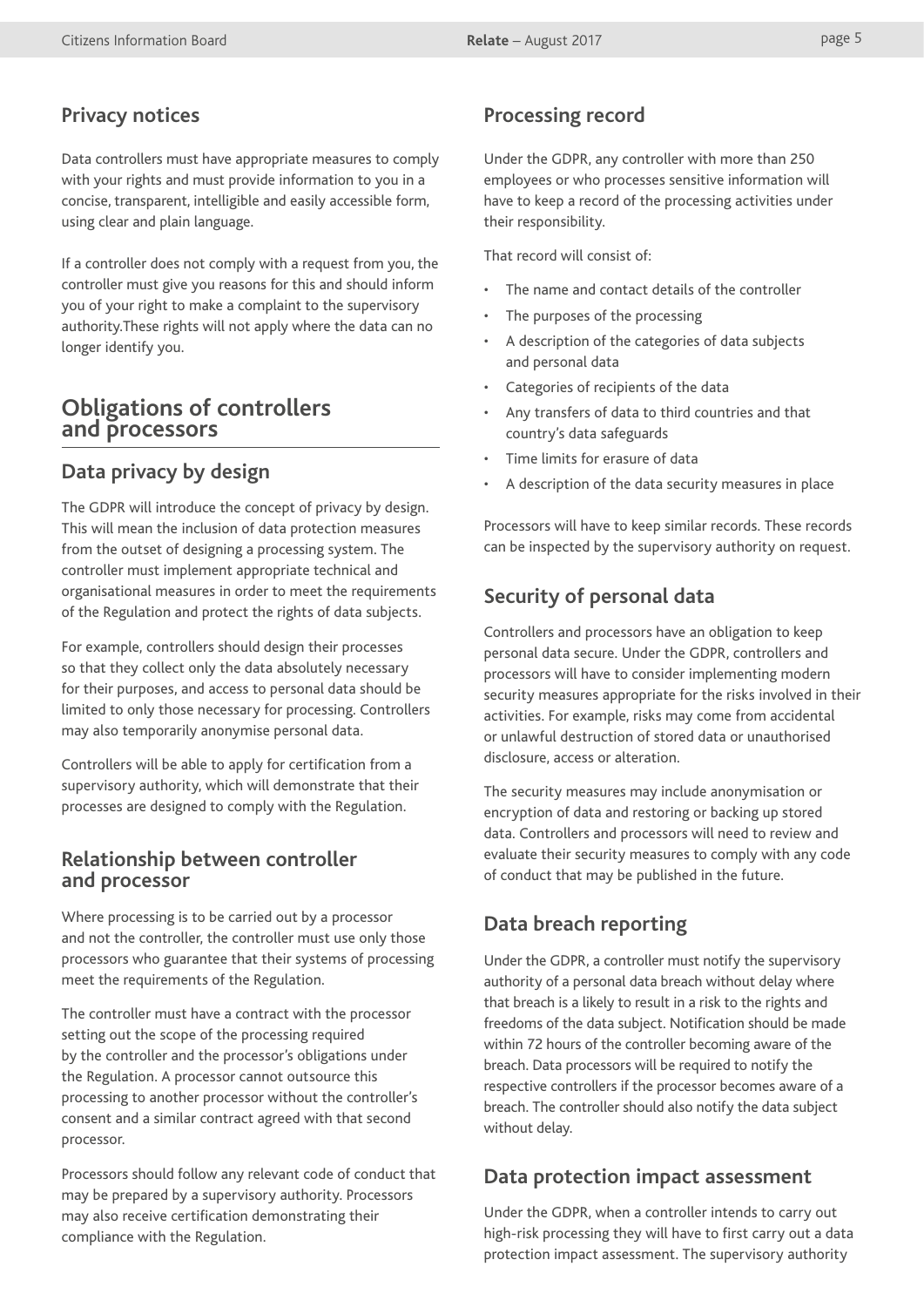will prescribe a list of the kind of processing operations that may be high risk. These processes may include processing using new technology, profiling and automated decision-making processing, processing large amounts of sensitive personal data or systematically monitoring a publicly accessible area.

The data protection impact assessment should include:

- A description of the processing and the purpose
- An assessment of the necessity of the processing
- An assessment of the risks to the rights and freedoms of the data subjects
- The measures to be used to address the risks

The controller may consult with the supervisory authority who may provide advice to the controller.

The controller should carry out a review after the processing has begun to ensure it is being performed in line with the data impact assessment that was carried out.

The controller should also seek the advice of their data protection officer.

#### **Data protection officers**

Under the GDPR, data protection officers must be appointed by controllers and processors whose core activities consist of processing operations that require regular and systematic monitoring of data subjects on a large scale or of special categories of personal data or data relating to criminal convictions and offences.

Data protection officers (DPOs):

- Must be appointed on the basis of professional qualities and, in particular, expert knowledge on data protection law and practices
- May be a staff member or an external service provider
- Must provide contact details to the relevant supervisory authority
- Must be provided with appropriate resources to carry out their tasks and maintain their expert knowledge
- Must report directly to the highest level of management in their organisation
- Must not carry out any other tasks that could result in a conflict of interest

DPOs must be involved in all issues of data protection and must be given the resources to carry out their tasks. You will be able to contact the DPO of an organisation about any issues relating to your personal data held by that organisation.

The tasks of the DPO will be to:

- Inform and advise their organisation about its data protection obligations
- Monitor their organisation's compliance with the GDPR and any national data protection legislation
- Advise on data protection impact assessments and monitoring performance
- Liaise with the supervisory authority

#### **Codes of conduct and certification**

Associations and other bodies representing controllers and processors may prepare codes of practice that will specify how the GDPR should be specifically applied. These bodies must submit their draft codes of conduct to the relevant supervisory authority for approval.

In order to enhance transparency and compliance with this Regulation, the GDPR will introduce certification mechanisms and data protection marks, allowing data subjects to quickly assess the level of data protection of relevant products and services.A list of certified organisations will be publicly available.

Codes of conduct and approved certification mechanisms will also assist controllers in identifying the risks related to their type of processing and in adhering to best practice.

For processors seeking to process information on behalf of controllers, the adherence of a processor to an approved code of conduct or an approved certification mechanism may be used as an element to demonstrate compliance with the obligations of the controller.

#### **Transferring data outside the EU**

Any transfer of personal data outside the EU or to an international organisation will be strictly regulated under the GDPR. The Regulation will also apply to any onward transfer of personal data from one non-EU member state to another.

Such a transfer of personal data may only take place where the European Commission has decided that the non-EU member state or business sector within that country has an adequate level of data protection in place. In deciding if there is adequate protection, the Commission will look at that country's laws, respect for human rights, the existence of any data protection authority and the international commitments that country has made relating to personal data. After deciding if a country or sector has adequate data protection, the Commission will continue to monitor that country in terms of its data protection practices.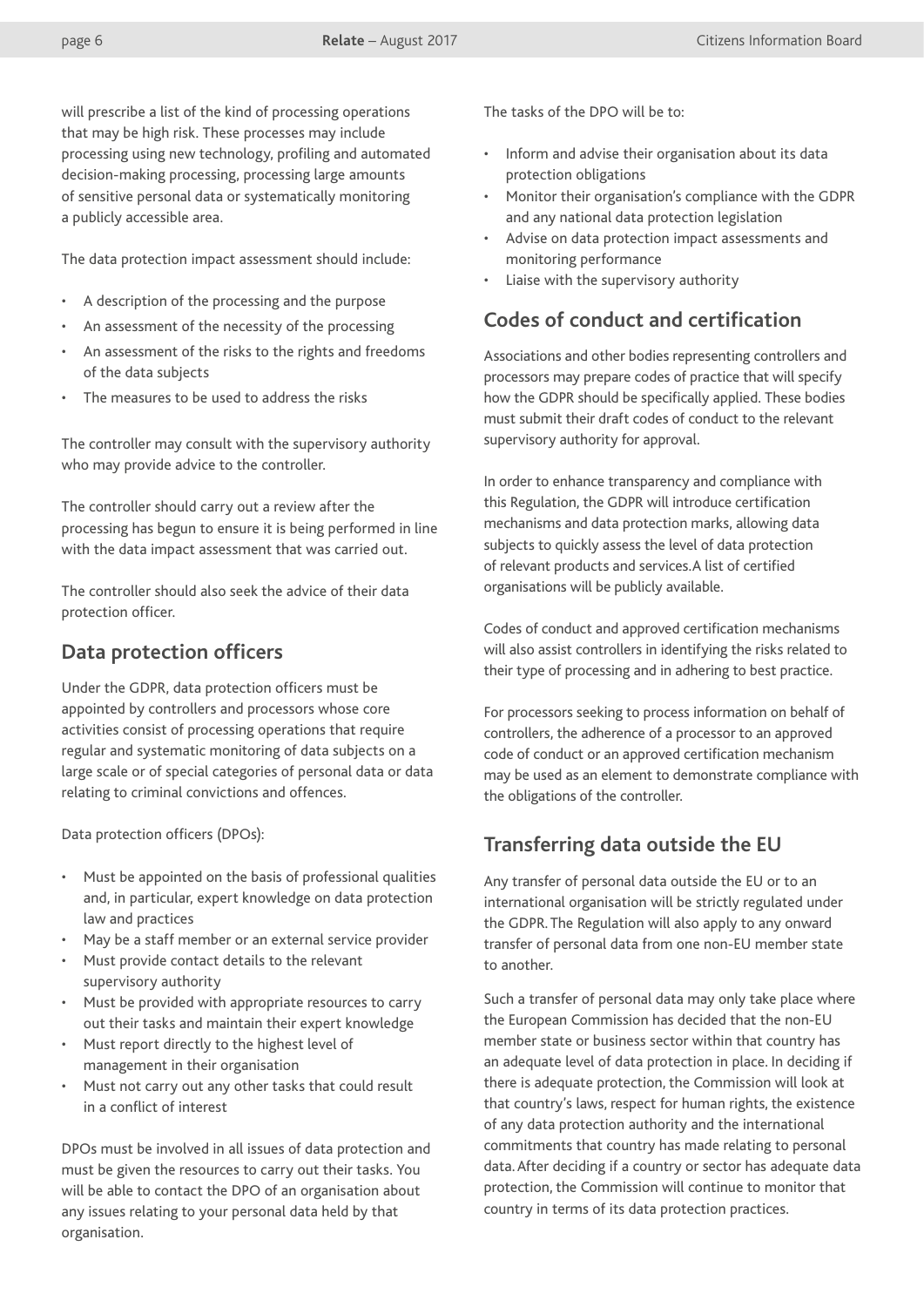The Commission will publish a list of all such approved countries, sectors and international organisations. If a controller or processor wants to transfer data to an unapproved country, sector or international organisation, that controller or processor must provide the appropriate safeguards and ensure that any data subjects will still be able to exercise their rights.

# **Oversight**

#### **Independent supervisory authorities**

Under the current Irish legislation, the Data Protection Commissioner is responsible for supervising data protection in Ireland. Under the GDPR, each member state will have one or more independent public authorities responsible for monitoring the application of the Regulation. In Ireland, under the Data Protection Bill 2017, the Data Protection Commissioner will be replaced with a Data Protection Commission.

Each supervisory authority will:

- Monitor and the enforce the application of the GDPR
- Promote public awareness of the rules and rights around data processing
- Advise the government on data protection issues
- Promote awareness among controllers and processors of their obligations
- Provide information to individuals about their data protection rights
- Maintain a list of processing operations requiring data protection impact assessment

Each authority will have the power to order any controller or processor to provide information that the authority requires to assess compliance with the Regulation. The authority may carry out investigations of controllers and processors in the form of data audits, including accessing the premises of a controller or processor. The authority can order a controller or processor to change their processes, comply with data subject requests. The authority can also issue warnings to controllers and processors and can ban processing as well as commence legal proceedings against a controller or processor.

## **European Data Protection Board**

The GDPR will introduce a new European data protection supervisory authority. The European Data Protection Board will be responsible for ensuring the GDPR is applied consistently across Europe. The Board will issue guidelines and recommendations on the application of the Regulation. The Board will also advise the EU Commission on the

application of the Regulation and any updates that may be required. The Board will be made up of the head of one supervisory authority of each member state and a European Data Protection supervisor.

#### **Penalties**

Under the GDPR, organisations in breach of the Regulations can be fined up to 2% of their annual global turnover or €10 million, whichever is greater, for lesser breaches, for example, not having their records in order, not notifying the supervisory authority and data subject about a breach or not conducting impact assessment. For the most serious infringements, for example, not having sufficient customer consent to process data or violating the core of privacy by design concepts, organisations can be fined up to 4% of their annual global turnover or €20 million, whichever is greater.

Penalties will apply to both controllers and processors. Member states may introduce further fines legislation, which will be enforceable within that state only.

# **General Data Protection Bill 2017**

The Department of Justice and Equality is currently preparing the Data Protection Bill 2017. The Bill will transpose the Regulation into national law and will replace the Data Protection Commissioner with a Data Protection Commission with the possibility of up to three Commissioners depending on future workload.

The Bill will also give further effect to the Regulation, for example, it will provide for the imposition of fines on public authorities for breaches of data protection law where such authorities are acting in competition with private operators.

# **Related legislation**

#### **Data Protection Directive for Police and Criminal Justice Authorities**

The Data Protection Directive for Police and Criminal Justice Authorities has applied since 5 May 2016. As this legislation is a Directive and not a Regulation, EU member states must introduce national legislation to ensure compliance with the Directive before 6 May 2018.

The Directive specifically regulates the processing of data by police and criminal justice authorities in the EU. The Directive requires that the data collected by law enforcement authorities is: